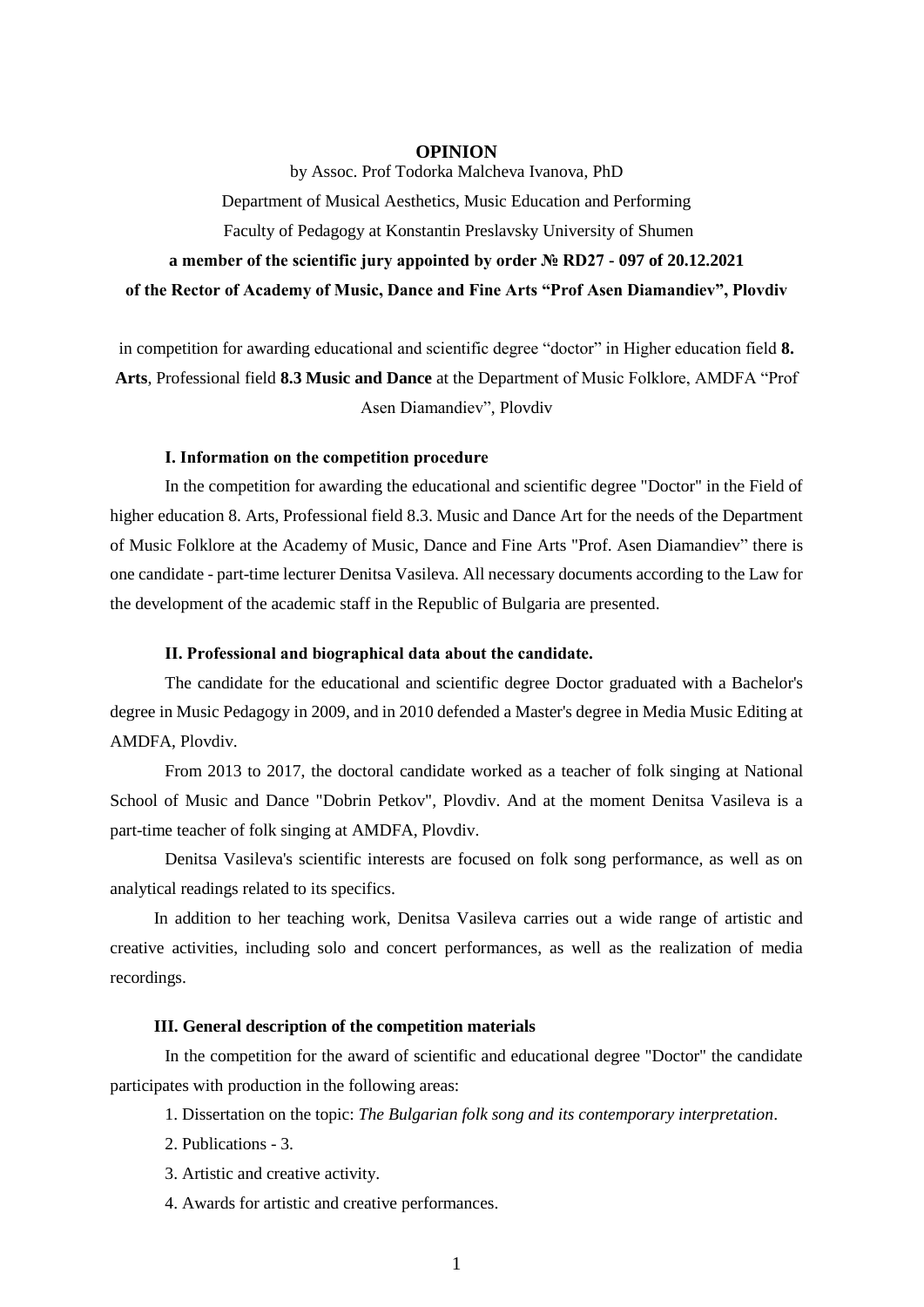## **IV. Presentation of scientific and artistic production**

The candidate participates in the artistic and creative doctoral studies with a dissertation thesis on the topic: The Bulgarian folk song and its contemporary interpretation.

The paper is well structured and consists of introduction, three chapters and a conclusion. It examines the changes that affect the interpretation of the Bulgarian folk song from antiquity to the present, and for this purpose it makes reference to sufficient number of facts.

The introductory part clearly specifies the object, subject, objective and tasks of the study, which makes it clear that the study is oriented towards tracking the contemporary interpretation of the Bulgarian folk songs. The main methods for both the theoretical and the artistic part are presented.

The first chapter highlights studies of the Bulgarian folk song in the works of our folklorists and researchers, presenting its origin and classification. The archaic lamenting songs, defined by the doctoral student as "lamenters", are also discussed.

The second chapter deals with the development of our folk song under the influence of various institutions and individual performers. The contribution of prominent Bulgarian performers from the middle of the twentieth century to the development of folk song is concretized.

The third chapter presents the modern influences on the development of folk song in the face of mainly wedding orchestras.

The candidate concludes very ingeniously the individual chapters with summarizing conclusions.

Impressive is the fact that the theoretical analysis is supported by professionally made musical sheets, combining accurate melodic and poetic presentation of the song, which gives greater completeness and clarity to the thematic direction.

### **Publications participating in the competition**

The candidate for the educational and scientific degree "Doctor" has three publications. Two of them were published in the AMDFA Yearbooks (2017 and 2018), and the third publication was published in a collection of Spring Scientific Readings at the Academy in Plovdiv (2019). The publications correspond with the subject of the dissertation.

#### **Artistic and creative activity**

In her career the candidate Denitsa Vasileva is involved in a significant number of artistic activities:

1. A merit for the artistic and creative doctoral studies are the realized six concerts, through which Denitsa Vasileva vocally illustrates the researched topic of her thesis. The concert performances of the doctoral student are stylish and are distinguished by a masterful performance of a well-chosen repertoire.

2. Soloist of the ethno formation Folk Line;